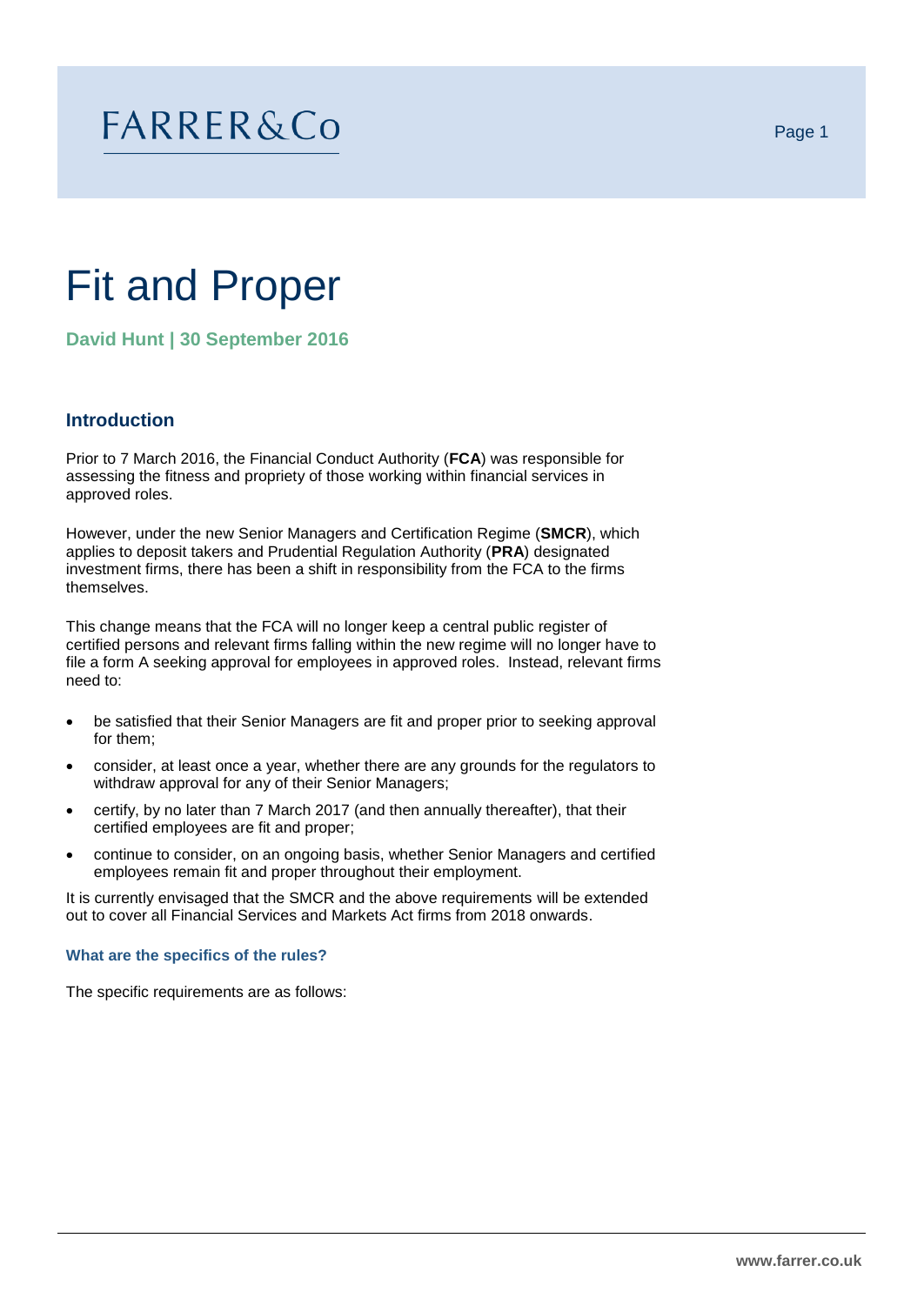| <b>Certified Persons</b>                                                                                                                                                                                                                                                                                                                                                                                                                                                                             | <b>Senior Managers</b>                                                                                                                                                                                                                                                                                                                                                                                                                                                                                     |  |
|------------------------------------------------------------------------------------------------------------------------------------------------------------------------------------------------------------------------------------------------------------------------------------------------------------------------------------------------------------------------------------------------------------------------------------------------------------------------------------------------------|------------------------------------------------------------------------------------------------------------------------------------------------------------------------------------------------------------------------------------------------------------------------------------------------------------------------------------------------------------------------------------------------------------------------------------------------------------------------------------------------------------|--|
| <b>SYSC 5.2.4/SYSC 5.2.6: from 7</b><br>March 2017 a firm must now take<br>reasonable care to ensure that no<br>employee of the firm performs a<br>significant harm function  in<br>relation to the carrying out by that<br>firm of a regulated activity, unless the<br>employee has a valid certificate<br>issued by that firm to perform the<br>function to which the certificate<br>relates. A firm may issue a<br>certificate to a person only if the firm<br>is satisfied the person is fit and | <b>FCA FIT 1.2.1:</b> before a firm makes an<br>application for the FCA's approval of a<br>designated senior manager function, the<br>firm must be satisfied that a person is fit<br>and proper to perform that function (a<br>similar rule is set out within PRA fitness and<br>propriety 2.1).<br>FCA SUP 10C.14.24: at least once a year a<br>firm must consider whether there is any<br>grounds for the FCA to withdraw approval<br>(and to notify the FCA if there are grounds<br>for any withdrawal) |  |
| proper to perform the significant<br>harm functions.                                                                                                                                                                                                                                                                                                                                                                                                                                                 |                                                                                                                                                                                                                                                                                                                                                                                                                                                                                                            |  |
| SYSC 5.2.17: where an individual<br>changes roles, the new role may<br>have different requirements relating<br>to (1) personal characteristics (2)<br>competence, knowledge and<br>experience (3) qualifications and (4)<br>training, and the firm should<br>therefore reassess fitness and<br>propriety                                                                                                                                                                                             |                                                                                                                                                                                                                                                                                                                                                                                                                                                                                                            |  |

# **How do you assess whether someone is fit and proper?**

The relevant factors which go to an individual's fitness and propriety are as follows:

- (1) Honesty, integrity and reputation;
- (2) Competence and capability;
- (3) Financial Soundness; and
- (4) Personal characteristics (which is a new factor).

Further guidance in relation to each of these areas can be found within the *Fit and Proper test for Approved Persons sourcebook* (FIT) and within the PRA Rulebook and its Supervisory Statement SS28/15 (albeit the PRA guidance is very limited). Some guidance has also been provided by the Upper Tribunal when ruling on contested cases around fitness and propriety under the old regime (more on which below).

By way of a summary of the relevant guidance, taking each of the relevant factors in turn: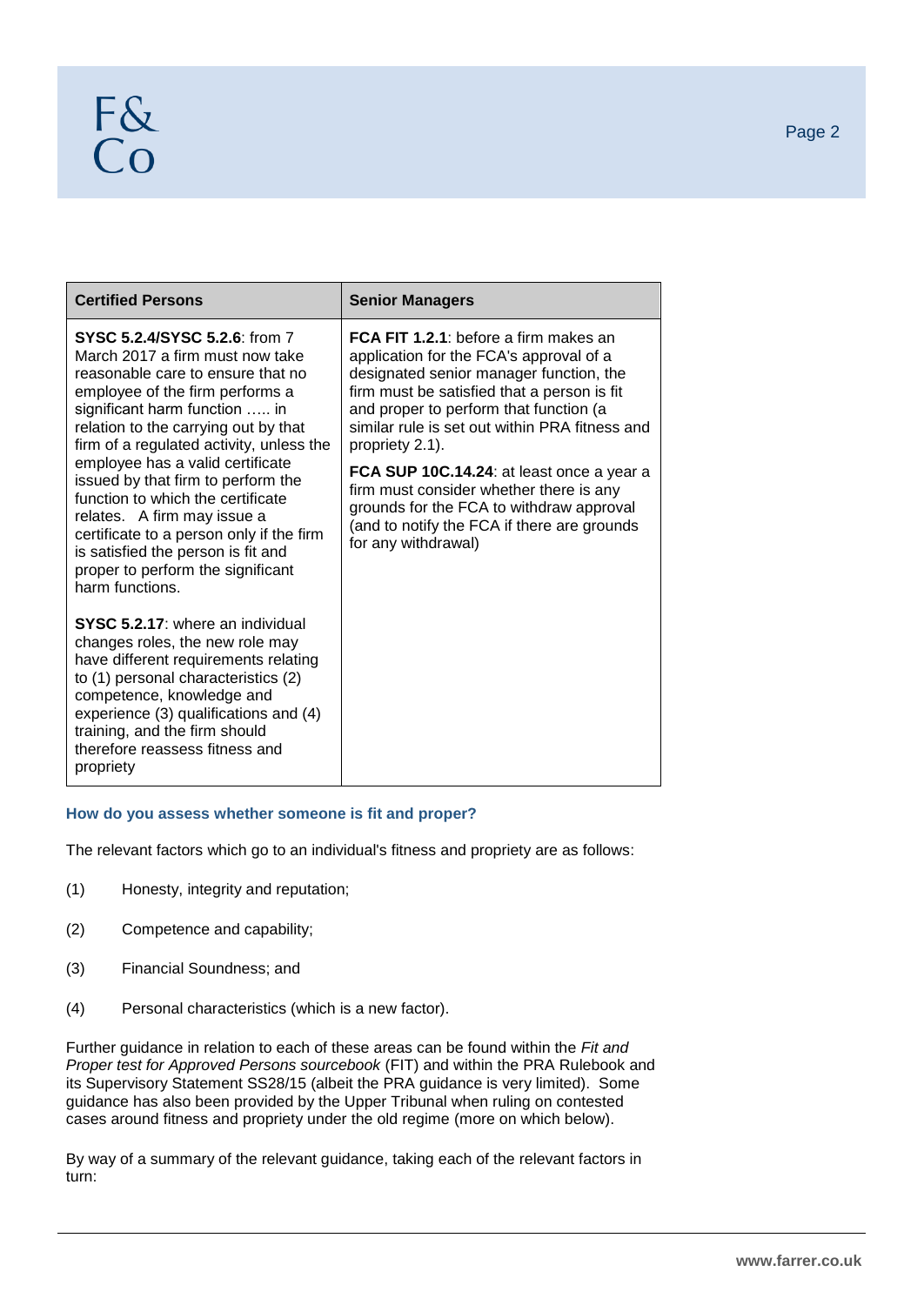# F&  $\overline{C}$

## *Honesty, integrity and reputation*

The guidance within FIT states that firms should look at issues such as:

- whether the individual has been convicted of a criminal offence (including the nature of any offence, when it was committed, whether there is evidence of the individual having been rehabilitated etc). (The FCA has an exemption under the Rehabilitation of Offenders Act 1974 which allows it to ask questions of individuals requiring approval regarding both spent and unspent convictions. However, whilst this will still be relevant for the approval of Senior Managers, it is less clear whether questions around spent convictions (or indeed standard DBS checks) can be put to/required of certified employees, given the approval of such individuals now rests with the employing firm and not the FCA. This is clearly an area which needs to be clarified within a new exceptions order to the Act);
- whether they have been subject to an adverse finding in civil proceedings (particularly in connection with investment or other financial business, misconduct, fraud or the formation or management of a body corporate);
- whether they have been the subject of, or interviewed, in respect of any investigation or disciplinary proceedings by a regulator;
- whether they have contravened any of the requirements and standards of the regulatory system or other regulatory authorities;
- whether they have been the subject of any justified complaint relating to regulated activities;
- whether they have been dismissed or asked to resign or resigned from employment or from a position of trust, fiduciary appointment or similar;
- whether they have ever been disqualified from acting as a director or disqualified from acting in any managerial capacity;
- whether, in the past, they have been candid and truthful in all of their dealings with any regulatory body and demonstrated a readiness and willingness to comply with the requirements and standards of the regulatory system and with other legal, regulatory and professional requirements and standards.

When looking at specific cases involving allegations of dishonesty, the Upper Tribunal has, unhelpfully, given conflicting views on whether the civil test should be applied, which is a single objective test, based on the view of the reasonable person (see *Twinsectra Limited –v- Yardley* [2002] UKHL 12), or whether the criminal, "combined", test should be applied, which involves an objective test and then a subjective one (see *R v Ghosh* [1982] 2 QB 1053).

On the issue of integrity, the Upper Tribunal has made the following comments making it clear that honesty and integrity are slightly different things:

- *Hoodless and Blackwell -v- FSA* (2003) FSMT 007: "In our view "integrity" connotes moral soundness, rectitude and steady adherence to an ethical code. A person lacks integrity if they are unable to appreciate the distinction between what is honest or dishonest by ordinary standards."
- *First Financial Advisors Limited -v- FSA* (2012) UKUT B16 30 (TCC): "Even though a person might not have been dishonest, if they either lack an ethical compass or their ethical compass to a material extent points them in the wrong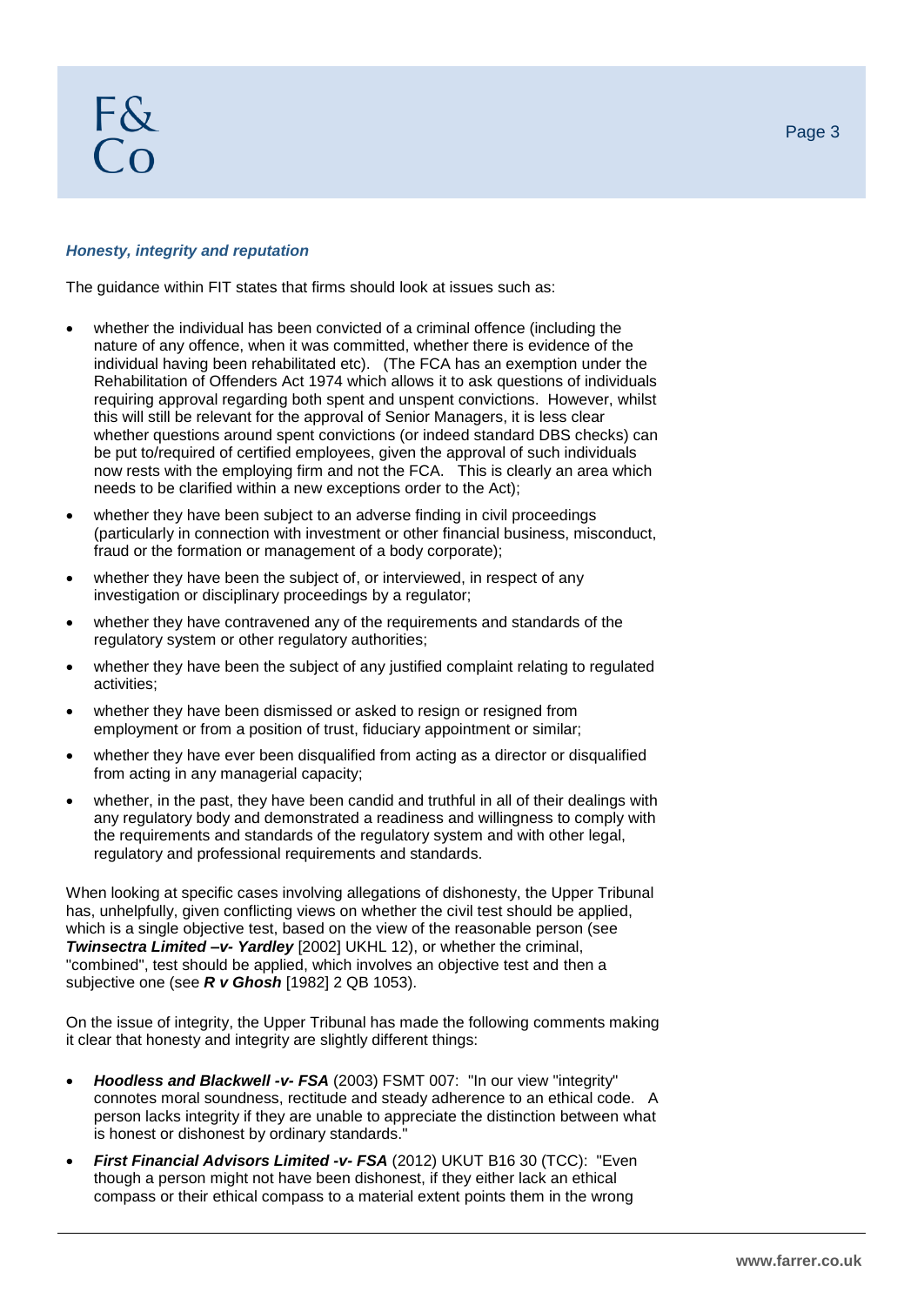F&  $\overline{C}$ 

direction, that person will lack integrity."

*Batra v- FCA* [2014] UKUT 214 (TCC) "a lack of integrity does not necessarily equate to dishonesty ….. One example of a lack of integrity not involving dishonesty is recklessness as to the truth of statements made to others who will or may rely on them or wilful disregard of information contradicting the truth of such statements."

### *Competence and Capability*

The guidance within FIT states firms should look at:

- whether the individual satisfies the relevant FCA training and competence requirements;
- whether they have demonstrated by experience and training that they are suitable to perform their role; and
- whether they have adequate time to perform their role.

This issue is, however, fairly vague and therefore very malleable. It also raises difficult issues in terms of, for example, identifying the line between being incompetent/incapable and failing to meet the standards a particular firm might choose to set for its employees.

#### *Financial Soundness*

In theory, this should be the easiest factor to assess and the FIT guidance states firms should look at:

- whether the individual is subject to a judgment debt or award that remains outstanding or has not been satisfied within a reasonable period; and
- whether the individual has ever been adjudged bankrupt or been involved in related processes or proceedings.

#### *Personal Characteristics?*

As this is a new criterion there is little guidance to assist. However, it does bring to the fore questions of whether, for example, issues relating to bullying and/or harassing behaviour or issues of ill health will now be relevant when assessing fitness and propriety.

#### **At what specific stages do you need to assess fitness and propriety?**

### *On recruitment*

When an employee is being recruited to a relevant role, a firm should assess fitness and propriety via:

- pre-employment checks (for example, obtaining references which go back at least 5 years, carrying out pre-employment screening, media checks, credit checks etc);
- self-declarations by the employee (for example, following similar questions that were in the old Form A);
- assessing, to the extent reasonably possible, competence and capability at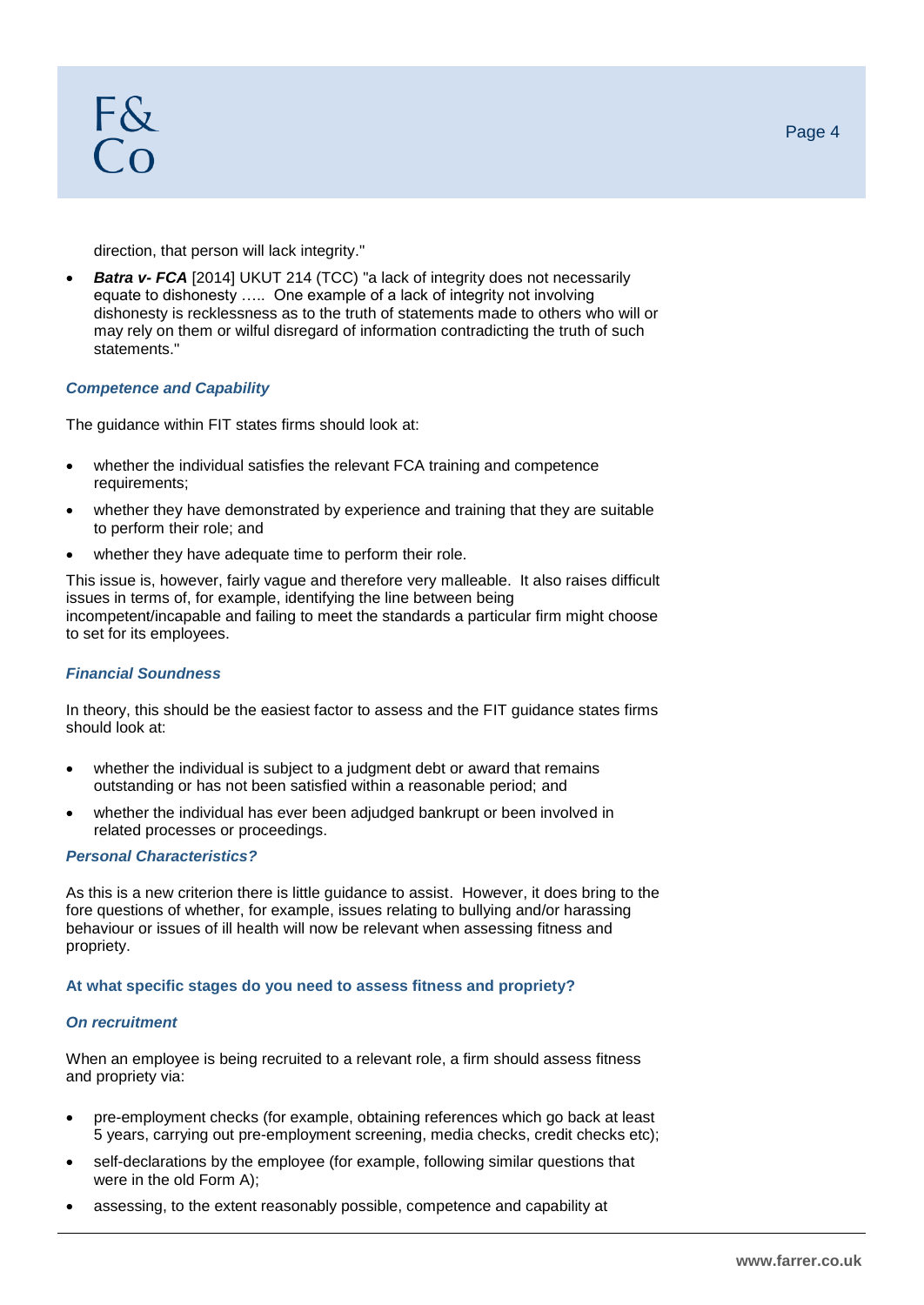#### *Annually*

In addition, as stated in my introduction, firms are then also required to carry out an annual assessment of an individual's fitness and propriety and, in the case of certified employees, only issue/reissue their certificates if it is satisfied as to their fitness and propriety. Normally, this process will be tied to the appraisal process (albeit, unlike appraisals sometimes are, the process cannot be postponed or missed altogether) and is again likely to involve pre-employment type checks, consideration of competency as part of the appraisal review (including, for example, whether the employee is undertaking relevant training and keeping up to date) and self-declarations from the employees.

## *More generally*

There is also, outside of the recruitment and annual review processes, an ongoing duty to consider fitness and propriety, which is where issues can potentially become more difficult. For example, it should be assessed as part of any of the following:

- on reviewing the completion of probationary periods;
- as part of disciplinary proceedings;
- as part of performance proceedings;
- when reviewing sickness absence and ill health; and
- when there has been a material change to a person's role.

### **What if a firm decides not to certify?**

Where a firm decides not to certify, it must give notice in writing to the employee setting out the steps it intends to take and reason for its decision (SYSC 5.2.13). There is, however, no general requirement to notify the regulator unless disciplinary action has also been taken as a result of a breach of a conduct rule (more on which below).

Where a certificate is not renewed, the firm must then take reasonable steps to ensure that the employee ceases to perform the certification function in question.

In relation to Senior Managers, if a firm becomes aware of information which could affect the fitness and propriety of a Senior Manager, it must notify the PRA and FCA as soon as possible (see FIT 1.3.4A and the PRA Rulebook: Fitness and Propriety, 4.4).

Where an issue has been identified which goes to a relevant individual's fitness and propriety, it should also be included in any subsequent regulatory reference (given the obligation to include all information the firm providing the reference is aware of relevant to the assessment of fitness and propriety) (see SUP 10A.15).

#### **The cross over with the Conduct Rules**

Senior Managers and certified employees are also subject to the PRA and FCA's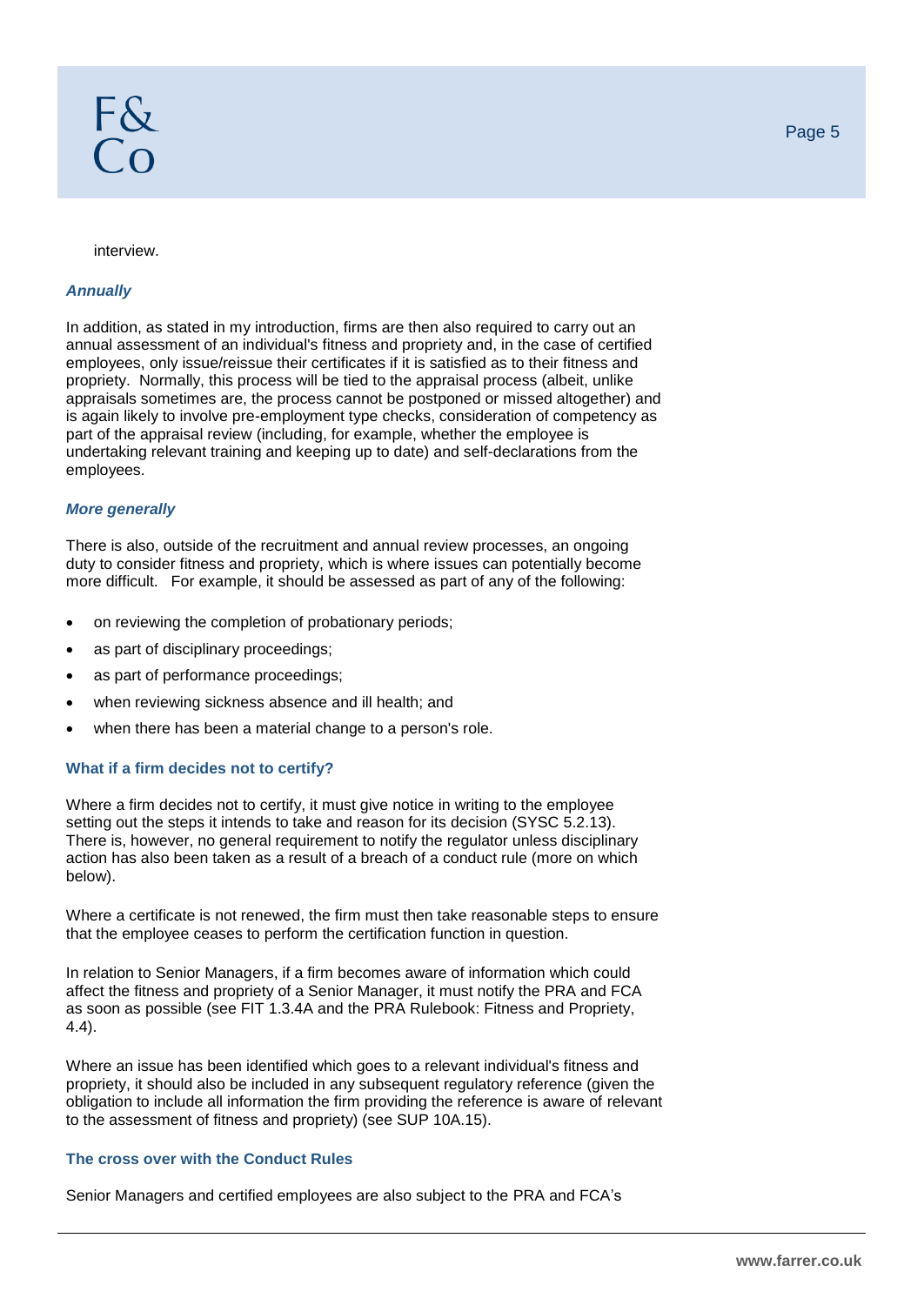conduct rules (the FCA's rules also apply to other employees not in ancillary roles which are not specific to the financial services business of the employer).

The specific conduct rules are as follows (with rules 1 to 5 applying to all the employees in scope and rules SM1 to SM4 applying to just Senior Managers):

| <b>Rule</b><br>Numb<br>er | <b>Requirement</b>                                                                                                                                                                                         | Which regulator<br>imposes the<br>rule? |
|---------------------------|------------------------------------------------------------------------------------------------------------------------------------------------------------------------------------------------------------|-----------------------------------------|
| 1.                        | You must act with integrity.                                                                                                                                                                               | PRA/FCA                                 |
| 2.                        | You must act with due skill, care and diligence.                                                                                                                                                           | PRA/FCA                                 |
| 3.                        | You must be open and cooperative with the FCA,<br>PRA and other regulators.                                                                                                                                | PRA/FCA                                 |
| 4.                        | You must pay due regard to the interests of<br>customers and treat them fairly.                                                                                                                            | <b>FCA</b>                              |
| 5.                        | You must observe proper standards of market<br>conduct.                                                                                                                                                    | <b>FCA</b>                              |
| SM1.                      | You must take reasonable steps to ensure that the<br>business of the firm for which you are responsible is<br>controlled effectively.                                                                      | PRA/FCA                                 |
| SM2.                      | You must take reasonable steps to ensure that any<br>delegation of your responsibilities is to an<br>appropriate person and that you oversee the<br>discharge of the delegated responsibility effectively. | PRA/FCA                                 |
| SM3.                      | You must take reasonable steps to ensure that any<br>delegation of your responsibilities is to an<br>appropriate person and that you oversee the<br>discharge of the delegated responsibility effectively. | PRA/FCA                                 |
| SM4.                      | You must disclose appropriately any information of<br>which the FCA or PCA would reasonably expect<br>notice.                                                                                              | PRA/FCA                                 |

There is additional specific guidance on each conduct rule, within the FCA's Code of Conduct Sourcebook (COCON) and the PRA's Supervisory Statement SS28/15.